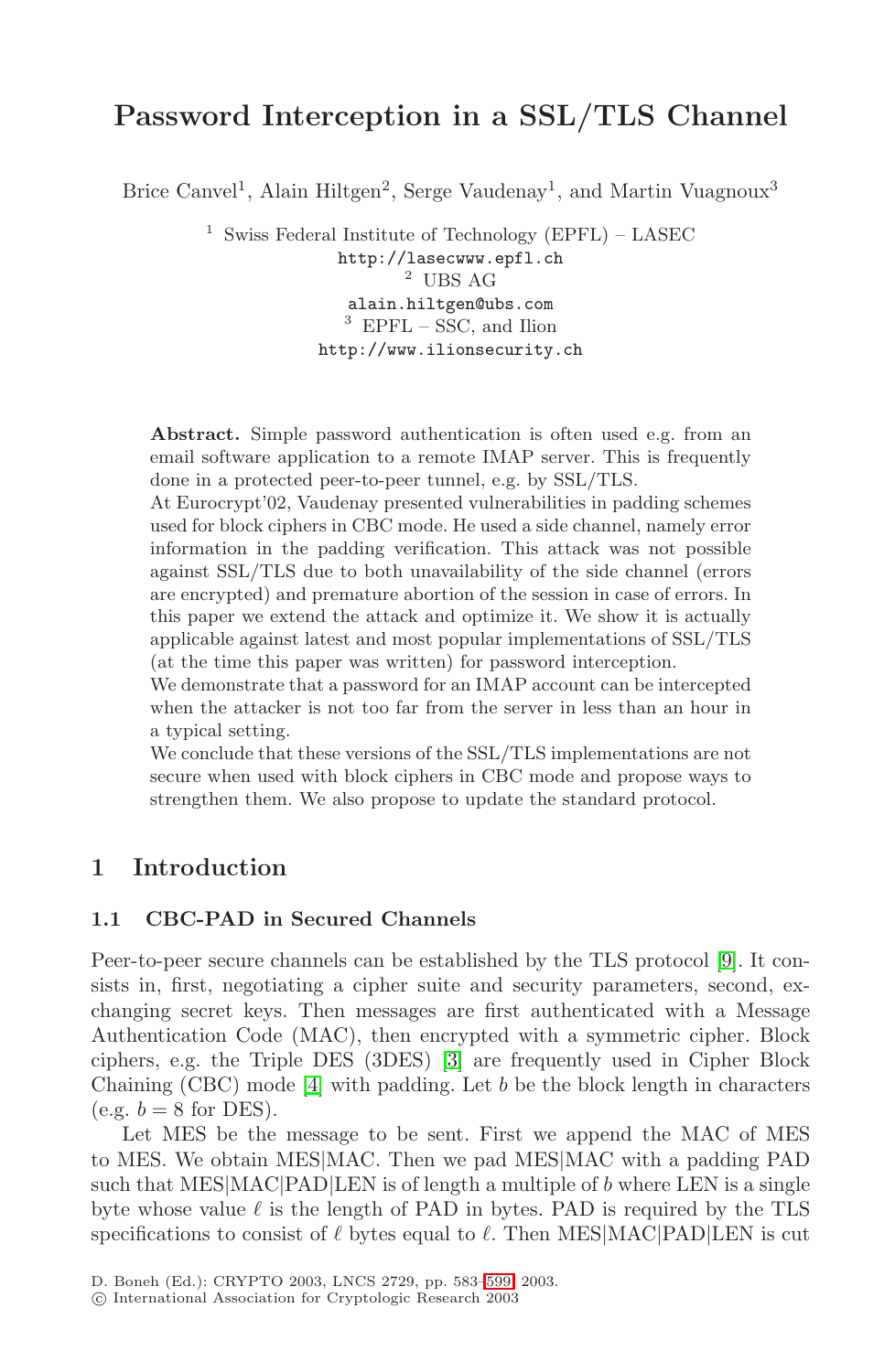into a block sequence  $x_1, x_2, \ldots, x_n$  (each  $x_i$  has a length of b), then encrypted in CBC mode, i.e. transformed into  $y_1, y_2, \ldots, y_n$  with

$$
y_i = \text{ENC}(y_{i-1} \oplus x_i)
$$

where ENC denotes the block cipher. (We do not discuss about the initial vector  $y_0$  which can be either a part of the secret key, or a random value sent with the ciphertext, or a fixed value.)

When  $y_1, y_2, \ldots, y_n$  is received, it is first decrypted back into  $x_1, x_2, \ldots, x_n$ . Then we look at the last byte LEN, call  $\ell$  its value, and separate the padding PAD of length  $\ell$  and LEN from the plaintext. It is required that PAD should be checked to consist of bytes all equal to  $\ell$ . If this is not the case, a padding error is generated. Otherwise the MAC is extracted then checked. If the MAC is not valid, a MAC error is generated. Otherwise the cleartext MES is extracted and processed.

In TLS, fatal errors such as incorrect padding or bad MAC errors simply abort the session. It should also be outlined that error messages are sent through the same channel, i.e. they are MACed, padded, then encrypted before being sent.

A typical application of TLS is when an email application connects to a remote IMAP server [\[8\]](#page-15-0). For this, the application (client) simply sends the user name and password through the secured channel, i.e. the message MES includes the password in clear.

## **1.2 Side Channel Attack against CBC-PAD**

In 2002, Vaudenay [\[17\]](#page-16-0) presented an attack which enables the decryption of blocks provided that error messages are available (as a side channel attack) and sessions do not abort. We thus assume that we can send a ciphertext to the server and get the answer which is either an error or an acknowledgment. We modelize this as an oracle  $\mathcal{O}$ . When the answer is a padding error message (decryption failed), we say that  $\mathcal O$  answers 0. Otherwise (bad record mac), the oracle  $\mathcal O$  answers 1.

Let  $y$  be the ciphertext block to decrypt. The purpose of the attack is to find the block x such that  $y = \text{ENC}(x)$ . Following [\[17\]](#page-16-0), and as depicted on Fig. [1,](#page-2-0) we first transform the oracle  $\mathcal O$  into an oracle **Check1** $(y, u)$  which checks whether "the  $ENC^{-1}(y)$  block ends with the byte sequence u" or not. We then use this oracle in  $\text{DecryptByte1}(y, s)$  in order to decrypt a new character in  $\text{ENC}^{-1}(y)$ from the known tail s of x. We then use this process in  $\text{DecryptBlock1}(y)$  in order to decrypt a full block y.

The attack of [\[17\]](#page-16-0) works against WTLS [\[2\]](#page-15-0). It does not work against TLS for two reasons. First of all, as soon as a padding or MAC error occurs the session is broken and needs to restart with a freshly exchanged key. As pointed out in [\[17\]](#page-16-0), the attack could have still worked in order to decrypt only the rightmost byte with a probability of success of  $2^{-8}$ . It can also be adapted in order to test if x ends with a given pattern. (In  $[17]$  the oracle in the corresponding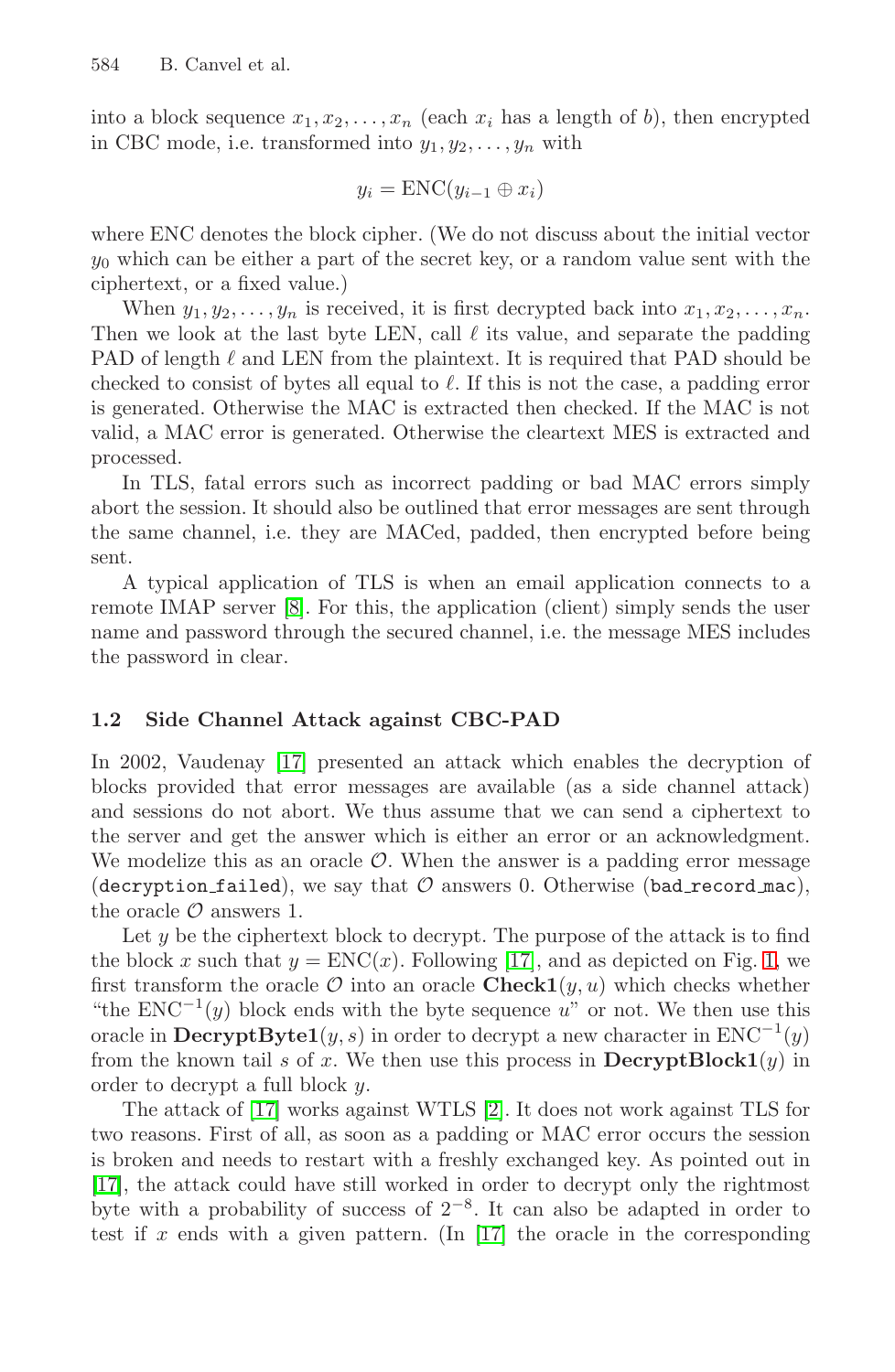```
DecryptBlock1(y)
 1: for i = 1 to b do
 2: c_i \leftarrow \text{DecryptByte1}(y, c_{i-1} | \dots | c_1)3: end for
 4: return c_b | \dots | c_1DecryptByte1(y, s)
 1: for all possible values of byte c do
2: if Check1(y, c|s) = 1 then<br>3: return c
         3: return c
4: end if
 5: end for
Check1(y, u)1: let i be the length of u2: let L be a random string of length b - i3: let R = (i - 1)(i - 1)... |(i - 1) of length i
 4: r \leftarrow L | (R \oplus u)5: build the fake ciphertext r|y to be sent to the oracle
 6: return \mathcal{O}(r|y)
```
**Fig. 1.** Side Channel Attack against CBC-PAD.

attacks is called a "bomb oracle".) This does not work either against TLS for another reason: because error messages are not available to the adversary (they are indeed encrypted and indistinguishable). In order to make them "even less distinguishable", standard implementations of the TLS protocol now use the same error message for both types or errors (as specified for SSL) in order to protect against this type of attack [\[13\]](#page-15-0).

Other studies investigated attacks against paddings, like Black-Urtubia [\[6\]](#page-15-0) which considered other modes than the CBC mode, and Paterson-Yau<sup>1</sup> which considered the CBC mode of ISO/IEC 10116 [\[1\]](#page-15-0).

## **1.3 Structure of This Paper**

In this paper we first explain in Section [2](#page-3-0) how to distinguish between the two types of errors by using another side channel attack based on timing discrepancies. We perform experimental analysis and optimize the attack. Section [3](#page-7-0) then explains how to push the attack forward in several broken TLS sessions. We analyze the attack. Section [4](#page-9-0) optimizes the attack by performing dictionary attacks against password authentication. We finally describe an experimental attack (Section [5\)](#page-11-0), discuss about practical consequences (Section [6\)](#page-13-0), and conclude.

<sup>&</sup>lt;sup>1</sup> Personal communication.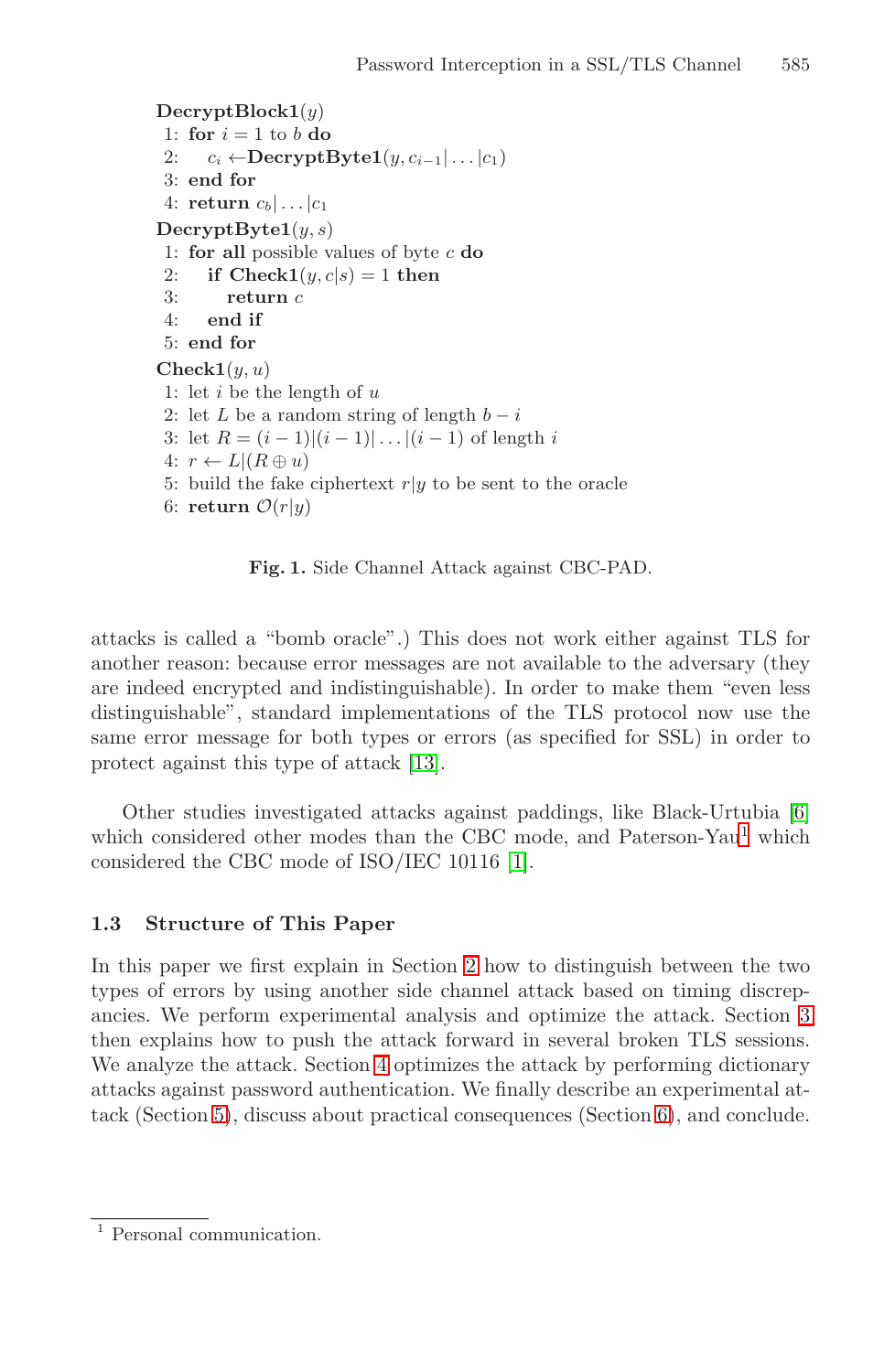## <span id="page-3-0"></span>**2 Timing Attack**

#### **2.1 Attack Principles**

In order to get access to the error type which is not directly available, we try to deduce it from a side channel by performing a timing attack [\[12\]](#page-15-0). Instead of getting 0 or 1 depending on the error type, we now have an oracle which outputs the timing answer T of the server. The principle of the attack is as follows: in order to check if the padding is correct, the server only needs to perform simple operations on the very end of the ciphertext. When the padding is correct, the server further needs to perform cryptographic operations throughout the whole ciphertext in order to check the MAC, and this may take more time. We use the discrepancy between the time it takes to perform the two types of operations in order to get the answer from the oracle.

We increase the discrepancy of the two types of errors by enlarging the ciphertext: the longer the ciphertext, the longer the MAC verification. (The MAC verification time increases linearly with the length of MES.) Hence we replace the r|y fake ciphertext in **DecryptByte1** by  $f|r|y$  where f is a random block sequence of the longest acceptable length (i.e.  $2^{14} + 2048$  bytes in TLS).<sup>2</sup>

Formally we let  $D_W$  (resp.  $D_R$ ) be the distribution of the timing answer from the server when there is a padding error (resp. a MAC error). We let  $\mu_W$  (resp.  $\mu_R$ ) be its expected value. We will use the following approximation.

*Conjecture 1.* We approximate  $D_R$  and  $D_W$  by normal distributions with the same standard deviation  $\sigma$  and expected values  $\mu_R$  and  $\mu_W$  respectively. We assume w.l.o.g. that  $\mu_W < \mu_R$ .

We further make the query to the oracle several times in order to make a statistical analysis. We use a predicate ACCEPT in order to decide whether or not the error type is a padding or a MAC.

Provided that the adversary is close to the server, the time measurement may be influenced by a little noise. An unexpectedly long answer may occur due to other protocol issues. These answers are ignored in the experiment. In practice we ignore times which are greater that a given threshold B.

On Fig. [2](#page-4-0) is the updated algorithm. It uses a **DecryptBlock2** algorithm which is similar to **DecryptBlock1**. Note that **Check2** may miss the right byte, so **DecryptByte2** needs to repeat the loop until the byte is found.

### **2.2 Experiment**

We made a statistical analysis of the answer time for the two types of errors. The distributions  $D_W$  and  $D_R$  can be seen on the graph of Fig. [3.](#page-5-0) The expected values

<sup>2</sup> This trick applies assuming that CBC decryption and MAC verification are not done at the same time.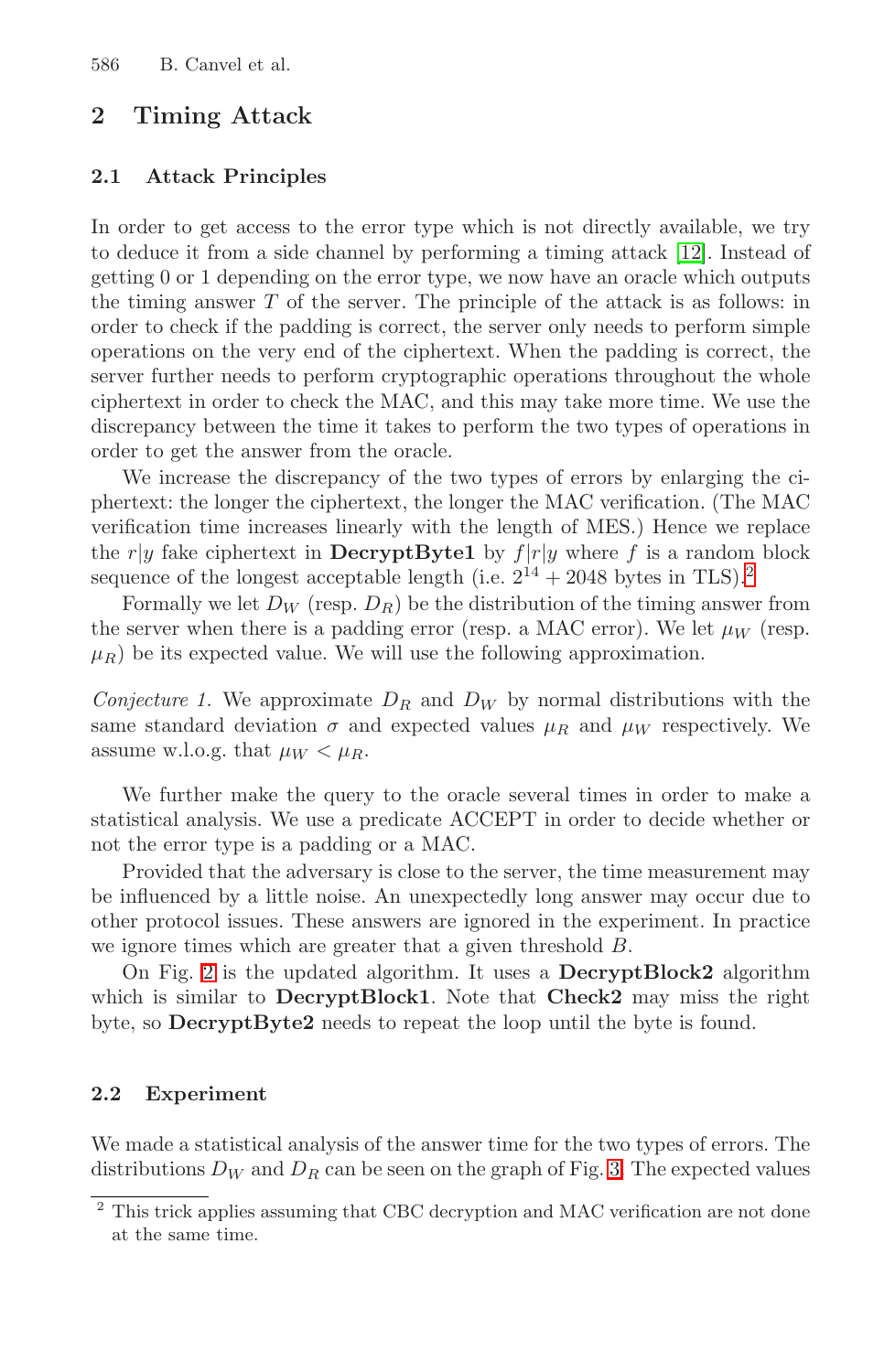<span id="page-4-0"></span>**DecryptByte2**(y, s)

1: **repeat**

- 2: **for all** possible values of byte c **do**
- 3: **if Check2** $(y, c|s) = 1$  **then**<br>4: **return**  $c$
- return  $c$
- 5: **end if**
- 6: **end for**
- 7: **until** byte is found

 $\mathbf{Check2}(y, u)$ 

- 1: make r in order to test u as in **Check1**
- 2: build the fake ciphertext  $f|r|y$  to be sent to the oracle  $(f$  is the longest possible random block sequence)
- 4: query the oracle *n* times and get  $T_1, \ldots, T_n$ 
	- (answers which are larger than B are ignored)
- 6: **return**  $\mathrm{ACCEPT}(T_1, \ldots, T_n)$

**Fig. 2.** Regular Timing Attack.

 $\mu_R$  and  $\mu_W$  and the standard deviations  $\sigma_R$  and  $\sigma_W$  for the two distributions are as follows:

$$
\mu_R \approx 23.63 \qquad \mu_W \approx 21.57
$$

$$
\sigma_R \approx 1.48 \qquad \sigma_W \approx 1.86.
$$

We take  $\sigma = \sigma_W \approx 1.86$ . From the graph, we can clearly see that the two distributions are distinguishable. The following section formalizes this distinguishability. Note that these values were obtained on a LAN where a firewall was present between the attacker and the server, so the attacker was not directly connected to the server.<sup>3</sup>

### **2.3 Analysis of the Best ACCEPT Predicate**

The ACCEPT predicate is used in order to decide whether the distribution of the answers is  $D_R$  (the predicate should be true) or  $D_W$  (the predicate should be false). The predicate introduces two types of wrong information. We let  $\varepsilon_+$ (resp.  $\varepsilon_{-}$ ) be the probability of bad decision when the distribution is  $D_W$  (resp.  $D_R$ ). The  $\varepsilon_+$  and  $\varepsilon_-$  probabilities can be interpreted as the probabilities of false positives and false negatives of a character correctness test. The optimal tradeoff between  $\varepsilon_+$  and  $\varepsilon_-$  is achieved by the ACCEPT predicate which is given by the Neyman-Pearson lemma:

$$
\text{ACCEPT}: \frac{f_R(T_1)}{f_W(T_1)} \times \ldots \times \frac{f_R(T_n)}{f_W(T_n)} > \tau
$$

<sup>&</sup>lt;sup>3</sup> More precisely, the route between the attacker and the server included two switches and a firewall (a PC running Linux).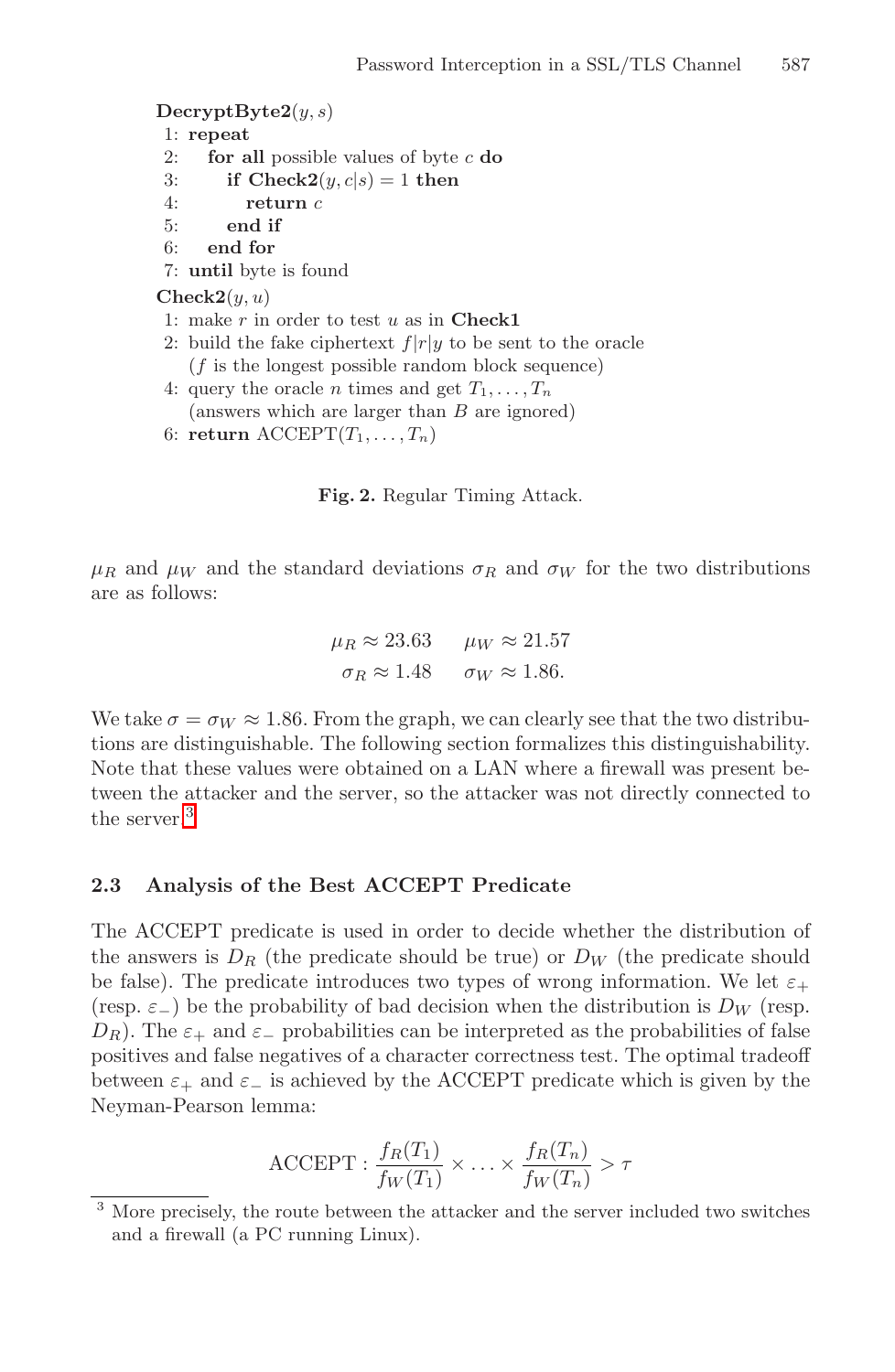<span id="page-5-0"></span>

Fig. 3. Distribution of the number of decryption<sub>failed</sub> and bad mac error error messages with respect to time.

with  $f_R$  and  $f_W$  the density functions of  $D_R$  and  $D_W$  respectively and a given threshold  $\tau$ . Depending on  $\tau$  we trade  $\varepsilon_+$  against  $\varepsilon_-$ .

With the approximation by a normal distribution the ACCEPT test can be written

$$
\prod_{i=1}^n \frac{e^{-\frac{(T_i-\mu_R)^2}{2\sigma^2}}}{e^{-\frac{(T_i-\mu_W)^2}{2\sigma^2}}} > \tau
$$

which is equivalent to

$$
\frac{T_1 + \ldots + T_n}{n} > \frac{\mu_R + \mu_W}{2} + \frac{\sigma^2 \log \tau}{n(\mu_R - \mu_W)}
$$

so we equivalently can change the definition of  $\tau$  and consider

$$
\text{ACCEPT}: \frac{T_1 + \ldots + T_n}{n} > \tau'
$$

as the ACCEPT test choice. With this we obtain

$$
\varepsilon_{-} = \varphi \left( \frac{\tau' - \mu_R}{\sigma} \sqrt{n} \right)
$$

$$
\varepsilon_{+} = \varphi \left( -\frac{\tau' - \mu_W}{\sigma} \sqrt{n} \right)
$$

where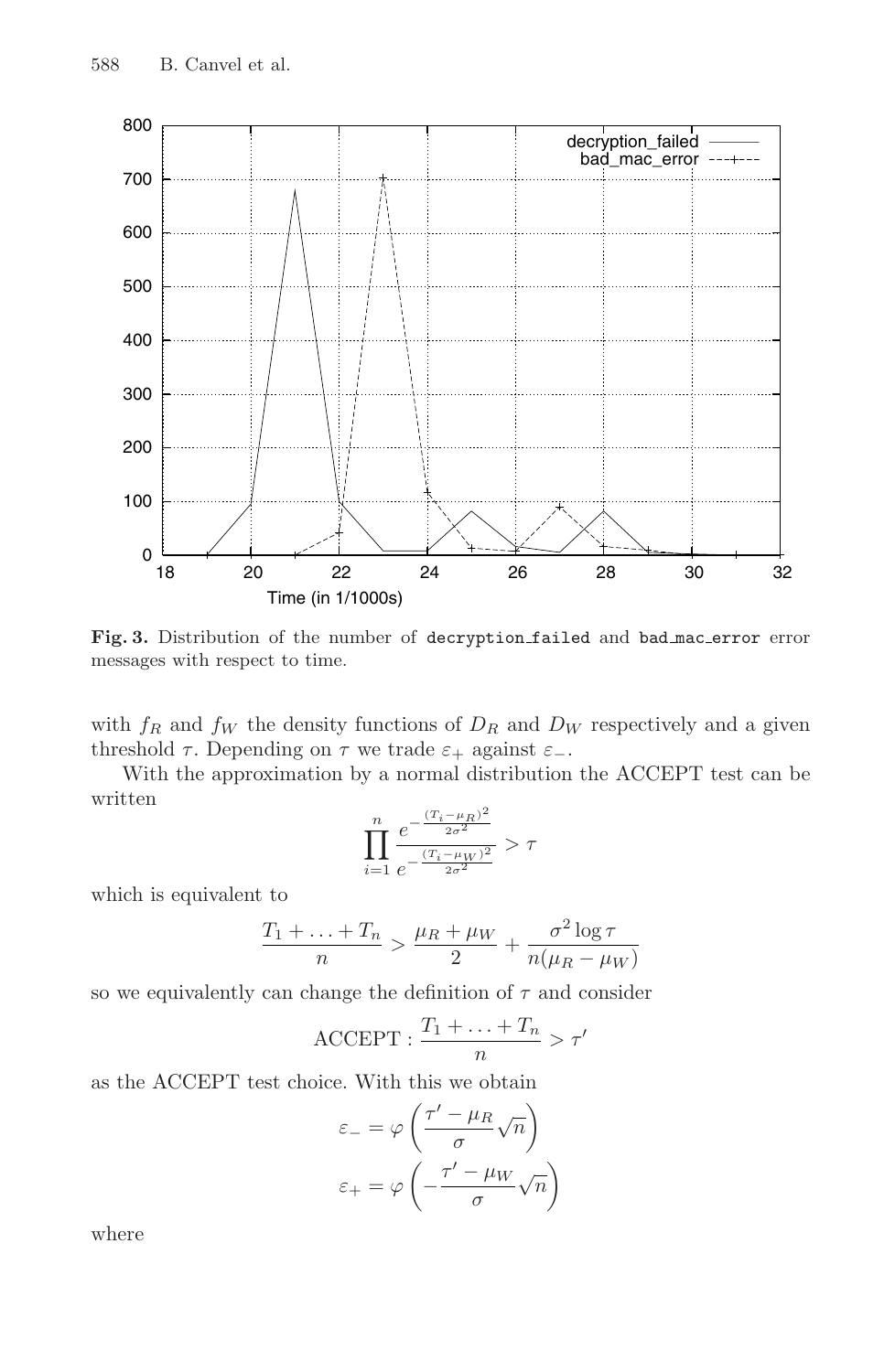$$
\varphi(x) = \frac{1}{\sqrt{2\pi}} \int_{-\infty}^{x} e^{-\frac{t^2}{2}} dt.
$$

#### **2.4 Using Sequential Decision Rules**

On Fig. 4 is a more general algorithm skeleton. Basically, we collect timing samples  $T_i$  until some STOP predicate decides that there are enough of these for the ACCEPT predicate to decide. We use **DecryptByte3** and **DecryptBlock3** algorithms which are similar to **DecryptByte2** and **DecryptBlock2**.

 $Check3(y, u)$ 1: make r in order to test u as in **Check1** 2: build the fake ciphertext  $f|r|y$  to be sent to the oracle as in **Ckeck2** 3:  $i \leftarrow 0$ 4: **repeat** 5:  $j \leftarrow j + 1$ <br>6: query the query the oracle and get  $T_i$ (a  $T_j$  larger than B is ignored and the query is repeated) 8: **until**  $STOP(T_1, \ldots, T_i)$ 9: **return**  $\mathrm{ACCEPT}(T_1, \ldots, T_j)$ 

**Fig. 4.** Timing Attack with a Sequential Distinguisher.

By using the theory of hypothesis testing with sequential distinguishers (see Junod [\[11\]](#page-15-0)), we obtain that the most efficient algorithms are obtained with the following STOP and ACCEPT tests.

$$
\text{STOP}: \frac{f_R(T_1)}{f_W(T_1)} \times \ldots \times \frac{f_R(T_j)}{f_W(T_j)} \notin [\tau_-, \tau_+]
$$

$$
\text{ACCEPT}: \frac{f_R(T_1)}{f_W(T_1)} \times \ldots \times \frac{f_R(T_j)}{f_W(T_j)} > \tau_+
$$

where  $\tau_-\$  and  $\tau_+$  are two given thresholds. Assuming Conjecture [1,](#page-3-0) this is equivalent to

STOP: 
$$
T_1 + ... + T_j - j\frac{\mu_R + \mu_W}{2} \notin [\tau'_-, \tau'_+]
$$
 (1)

ACCEPT: 
$$
T_1 + ... + T_j - j \frac{\mu_R + \mu_W}{2} > \tau'_+
$$
 (2)

where

$$
\tau'_{+} = \frac{\sigma^2}{\mu_R - \mu_W} \log \tau_{+}
$$
\n(3)

$$
\tau'_{-} = \frac{\sigma^2}{\mu_R - \mu_W} \log \tau_{-}.\tag{4}
$$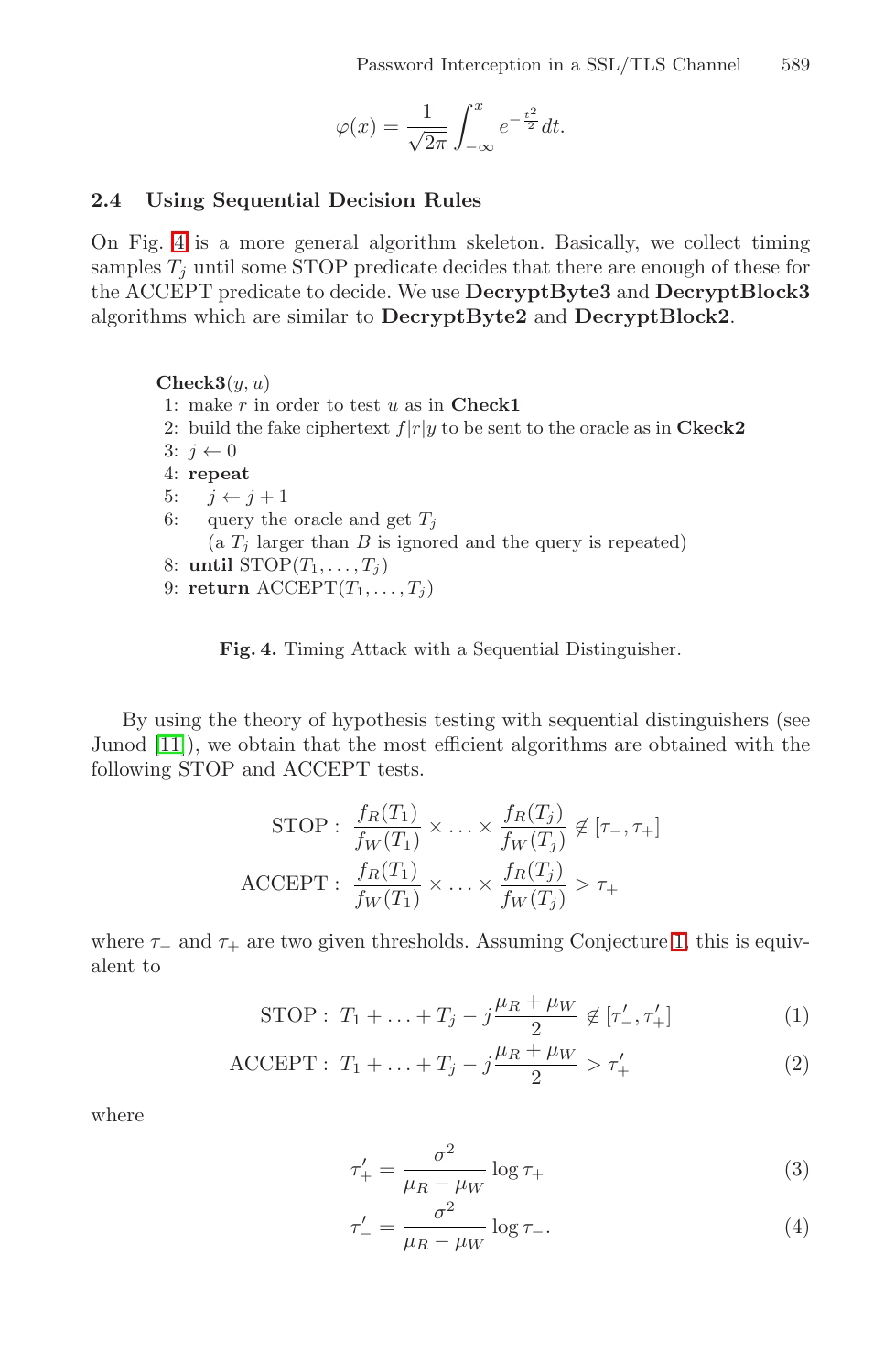<span id="page-7-0"></span>Thanks to the Wald Approximation, we can freely select  $\varepsilon_+$  and  $\varepsilon_-$ , compute the corresponding  $\tau_+$  and  $\tau_-$  by

$$
\tau_+ \approx \frac{1-\varepsilon_-}{\varepsilon_+} \nonumber \\ \tau_- \approx \frac{\varepsilon_-}{1-\varepsilon_+} \nonumber \\
$$

and deduce the expected number  $J$  of samples (i.e. the  $j$  iterations) until STOP holds and ACCEPT takes the right decision by

$$
J_W \approx -\frac{2\sigma^2}{(\mu_R - \mu_W)^2} \log \tau_-
$$

$$
J_R \approx \frac{2\sigma^2}{(\mu_R - \mu_W)^2} \log \tau_+
$$

when the character to be tested is wrong or right respectively.<sup>4</sup>

## **3 Multi-session Attack**

### **3.1 Attack Strategy**

Since sessions are broken as soon as there is an error, the attacks from previous sections do not work. We now assume that each TLS session includes a critical plaintext block  $x$  which is always the same (e.g. a password) and that we intercept the corresponding ciphertext block  $y = \text{ENC}(x \oplus y')$ . (Here y' is the previous ciphertext block following the CBC mode.) The target  $x$  is constant in every session, but  $y$  and  $y'$  depend on the session. The full attack is depicted on Fig. [5.](#page-8-0) Here the **Check4** oracle no longer relies on some  $y$  since this block is changed in every session. The  $Check4(u)$  is called in order to check whether "the  $x$  plaintext block ends with the byte sequence  $u$ " or not. The plaintext block x is equal to  $ENC^{-1}(y) \oplus y'$  for some current key, and some current ciphertext blocks y and y'. We assume that the oracle can get y and  $y'$ .

### **3.2 Analysis**

Let C be the average complexity of **DecryptBlock4**. Let Z denote the set of all possible byte values. Let p be the probability of success of **DecryptBlock4**. Let  $p_i$  be the success probability of **DecryptByte4**(s) assuming that s is the right tail of length  $i - 1$ . We have  $p = p_1 \cdots p_b$ .

In order to simplify our analysis, we assume that the target block is uniformly distributed in  $Z^b$  so that step 1 of **DecryptByte4** can be ignored. We further consider a weaker algorithm in which the outer repeat/until loop of **DecryptByte4** is removed (i.e. we consider that the attack fails as soon as a STOP predicate is satisfied but the ACCEPT predicate takes a bad decision).

<sup>4</sup> For a mathematical treatment on these results we refer to Siegmund [\[15\]](#page-15-0).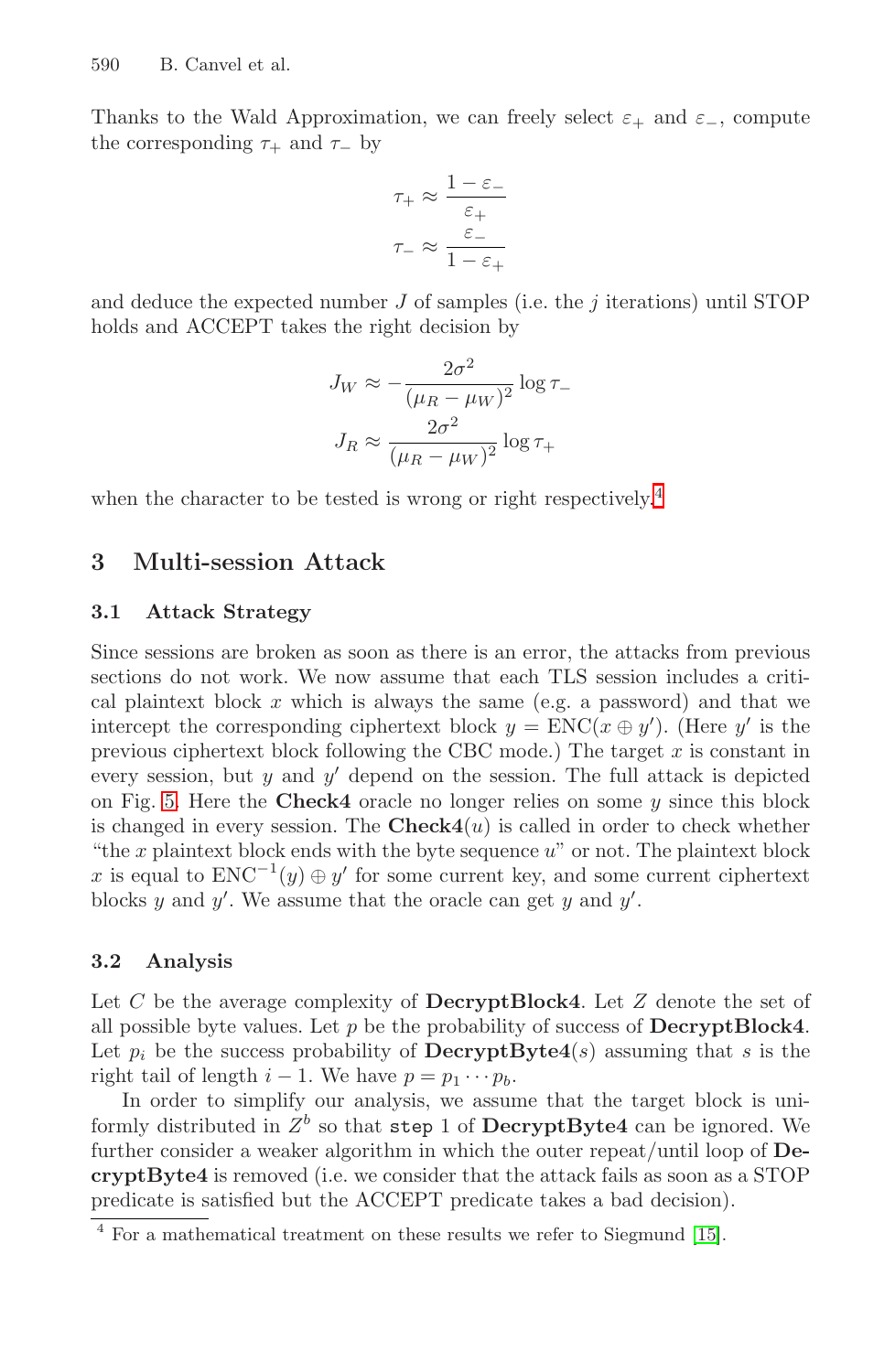```
DecryptBlock4
 1: for i = 1 to b do
 2: c_i \leftarrow \text{DecryptByte4}(c_{i-1}|\ldots|c_1)3: end for
 4: return c_b | \dots | c_1DecryptByte4(s)
 1: sort all possible c characters in order of decreasing likelihood.
 2: repeat
 3: for all possible values of character c do
 4: if Check4(c|s) = 1 then<br>5: return c5: return c
 6: end if
 7: end for
 8: until byte is found
Check4(u)
 1: i \leftarrow 02: repeat
3: j \leftarrow j + 1<br>4: wait for a
       wait for a new session and get the current y and y' blocks
 5: let i be the length of u6: let L be a random string of length b - i<br>7: let R = (i - 1)(i - 1) \dots ((i - 1) of leng
 7: let R = (i - 1)|(i - 1)| \dots |(i - 1) of length i<br>8: r \leftarrow (L|(R \oplus u)) \oplus u'8: r \leftarrow (L|(R \oplus u)) \oplus y'<br>9: build the fake cipher
       build the fake ciphertext f|r|y to be sent to the oracle
       (f is the longest possible random block sequence)
11: query the oracle and get T_i(if it is larger than B then go back to Step 4)
```

```
13: until STOP(T_1, \ldots, T_i)
```

```
14: return \text{ACCEPT}(T_1, \ldots, T_j)
```
**Fig. 5.** Password Interception inside SSL/TLS.

Here we assume that all characters of the unknown block  $x$  are independent and uniformly distributed in the alphabet  $Z$ . Thus all  $p_i$ s are equal. We have

$$
p_1 = \sum_{i=1}^{|Z|} \frac{1}{|Z|} (1 - \varepsilon_+)^{i-1} (1 - \varepsilon_-)
$$

$$
= \frac{1 - (1 - \varepsilon_+)^{|Z|}}{|Z|\varepsilon_+} (1 - \varepsilon_-)
$$

$$
\approx (1 - \varepsilon_+)^{\frac{|Z| - 1}{2}} (1 - \varepsilon_-)
$$

when  $\varepsilon_+ \ll \frac{1}{|Z|}$  thus

$$
p \approx (1 - \varepsilon_+)^{b\frac{|Z|-1}{2}} (1 - \varepsilon_-)^b.
$$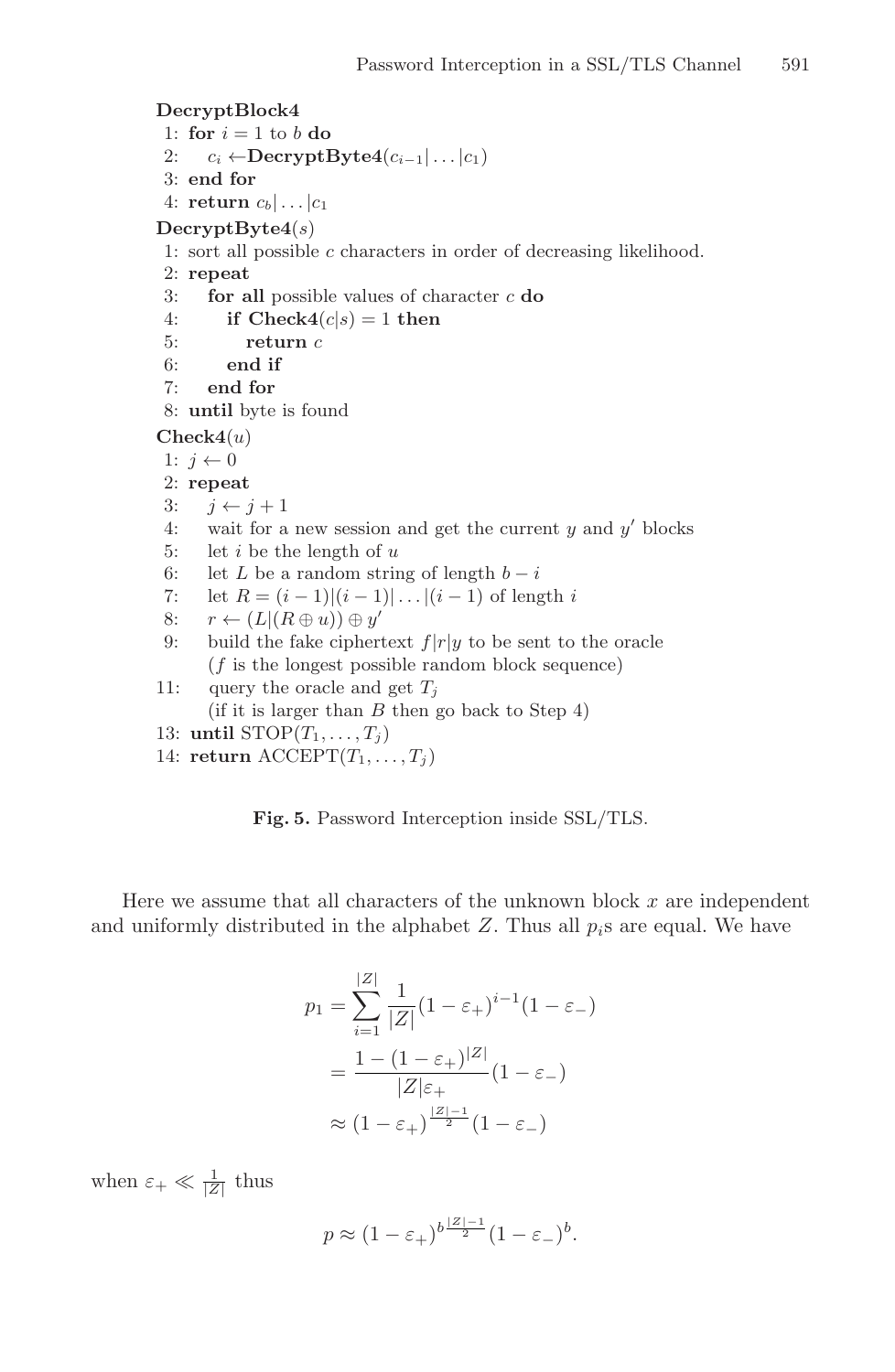<span id="page-9-0"></span>Note that  $p \approx 1$  when  $\varepsilon_+ \ll \frac{1}{b|Z|}$  and  $\varepsilon_- \ll \frac{1}{b}$ . Assuming that the algorithm succeeds, the average number or iterations per byte is

$$
\sum_{i=1}^{|Z|} \frac{1}{|Z|} ((i-1)J_W + J_R) = \frac{|Z| - 1}{2} J_W + J_R
$$

so the average complexity per block is

$$
C = b\frac{|Z| - 1}{2}J_W + bJ_R.
$$

Numerical examples will be given in a more general context in Section [4.3.](#page-11-0)

### **4 Password Interception with Dictionary Attack**

#### **4.1 Attack Description**

We now use the *a priori* distribution of x in the previous attack in order to decrease the complexity. For instance, if x is a password corresponding to an IMAP authentication, we perform a kind of dictionary attack on x. We assume that we have precomputed a dictionary of all possible  $x$  blocks with the corresponding probability of occurrence. We use it in the first step of **DecryptByte4** in order to sort the c candidates.

#### **4.2 Analysis**

We consider a list of possible blocks  $c_b \ldots c_1$ . We let  $Pr[c_b \ldots c_1]$  be the occurrence probability of a plaintext block. We also let  $Pr[c_i \dots c_1]$  be the sum  $Pr[c_b \dots c_1]$ for all possible  $c_b \dots c_{i+1}$ .

We arrange the dictionary of all blocks into a search tree. The root is connected to many subtrees, each corresponding to a  $c_1$  character. Each subtree corresponding to a  $c_1$  character is connected to many sub-subtrees, each corresponding to a  $c_2$  character... We label each node of the tree by a  $c_i \dots c_1$  string. We assume that the list of subtrees of any node  $c_i \dots c_1$  is sorted in decreasing order of values of  $Pr[c_{i+1}c_i \ldots c_1]$ . We let  $N(c_{i+1} \ldots c_1)$  be the rank of the  $c_{i+1} \ldots c_1$  subtree of the node  $c_i \ldots c_1$  in the list.

We let  $C_i$  be the average number to trials for finding  $c_i$  (if the attack succeeds) and  $C_0 = C_1 + ... + C_b$ .

We have

$$
C_i = \sum_{c_i, ..., c_1} \Pr[c_i, ..., c_1] N(c_i ... c_1)
$$

$$
\overline{S}O
$$

$$
C_0 = \sum_{i=1}^{b} \sum_{c_i, ..., c_1} \Pr[c_i, ..., c_1] N(c_i ... c_1).
$$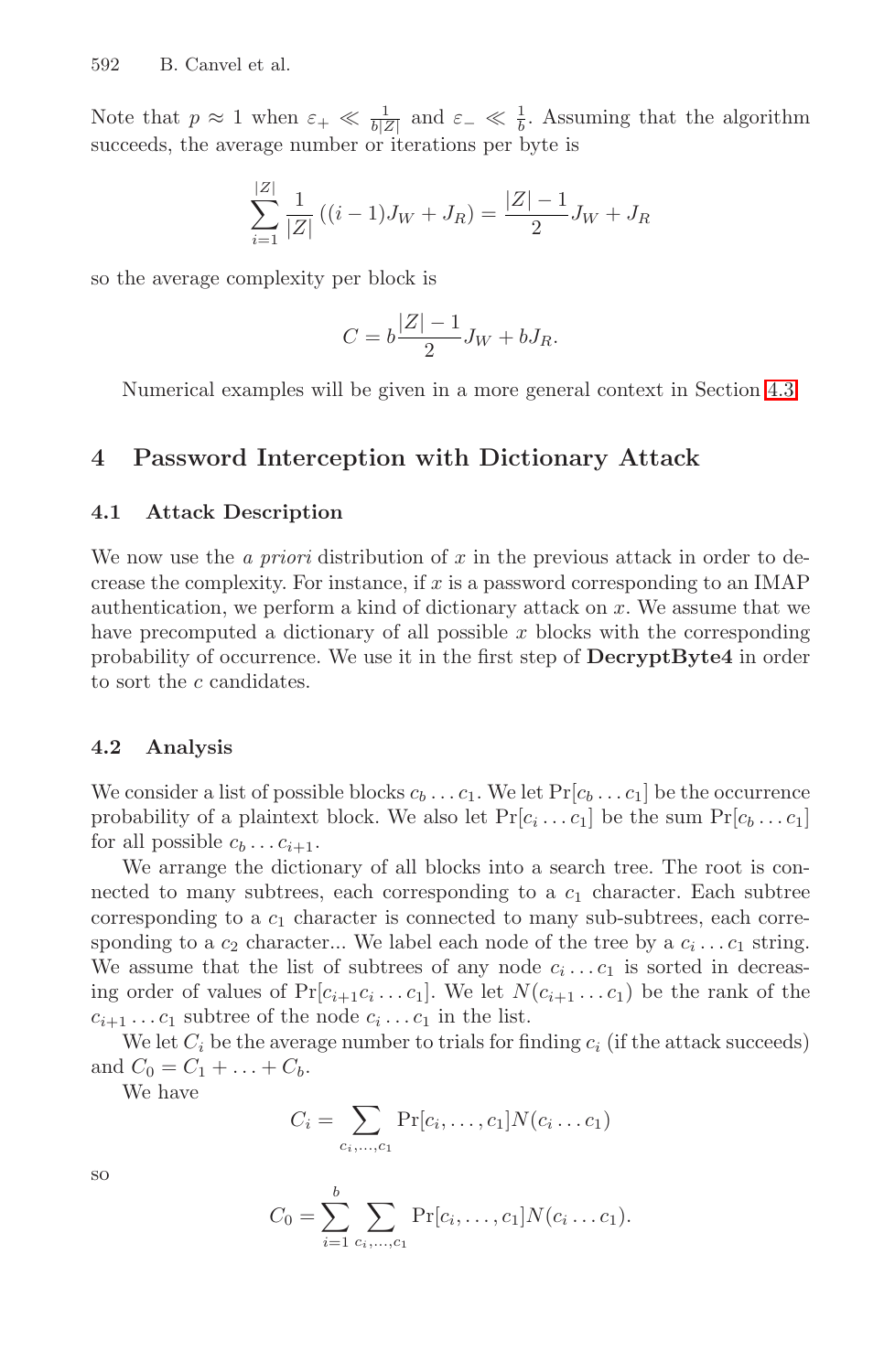Note that  $C_0 = b \frac{|Z|-1}{2} + b$  when  $c_b \dots c_1$  is uniformly distributed in  $Z^b$  so this generalizes the analysis from Section [3.2.](#page-7-0)

The expected complexity in case of success is  $(C_0 - b)J_W + bJ_R$  thus approximately

$$
C \approx \frac{2\sigma^2}{(\mu_R - \mu_W)^2} \left( (C_0 - b) \log \frac{1}{\varepsilon_-} + b \log \frac{1}{\varepsilon_+} \right)
$$
  

$$
p \approx (1 - \varepsilon_+)^{C_0 - b} (1 - \varepsilon_-)^b
$$

when  $\varepsilon_-\,$  and  $\varepsilon_+$  are small against  $b^{-1}$  and  $C_0^{-1}$  respectively. The problem is to select  $\varepsilon_-\,$  and  $\varepsilon_+\,$  in order to maximize p and minimize C. Computations shows that this is the case when

$$
\left(\frac{\delta C}{\delta \varepsilon_+}\right) / \left(\frac{\delta \log p}{\delta \varepsilon_+}\right) = \left(\frac{\delta C}{\delta \varepsilon_-}\right) / \left(\frac{\delta \log p}{\delta \varepsilon_-}\right)
$$

hence,

$$
\frac{b/\varepsilon_+}{(C_0-b)/(1-\varepsilon_+)} = \frac{(C_0-b)/\varepsilon_-}{b/(1-\varepsilon_-)}.
$$

With the assumption that  $\varepsilon_+ \ll 1$  and  $\varepsilon_- \ll 1$ , we deduce

$$
\frac{\varepsilon_+}{\varepsilon_-} \approx \frac{b^2}{(C_0 - b)^2}
$$

thus

$$
\varepsilon_{+} = \frac{b^2}{t}
$$

$$
\varepsilon_{-} = \frac{(C_0 - b)^2}{t}
$$

for some parameter  $t$ . With the same approximation we obtain

$$
p \approx \exp\left(-\frac{C_0(C_0 - b)b}{t}\right)
$$

$$
\varepsilon_+ \approx \frac{b}{C_0(C_0 - b)} \log \frac{1}{p}
$$

$$
\varepsilon_- \approx \frac{C_0 - b}{C_0 b} \log \frac{1}{p}
$$

and finally, we deduce C in terms of the success probability p as well as  $\tau_-\$  and  $\tau_+$ :

$$
C \approx \frac{2\sigma^2}{(\mu_R - \mu_W)^2} \left( C_0 \log C_0 - (C_0 - 2b) \log \frac{C_0 - b}{b} - C_0 \log \log \frac{1}{p} \right) (5)
$$

$$
\log \tau_+ \approx \log C_0 + \log(C_0 - b) - \log b - \log \log \frac{1}{p} \tag{6}
$$

$$
\log \tau_{-} \approx \log(C_0 - b) - \log C_0 - \log b + \log \log \frac{1}{p}.\tag{7}
$$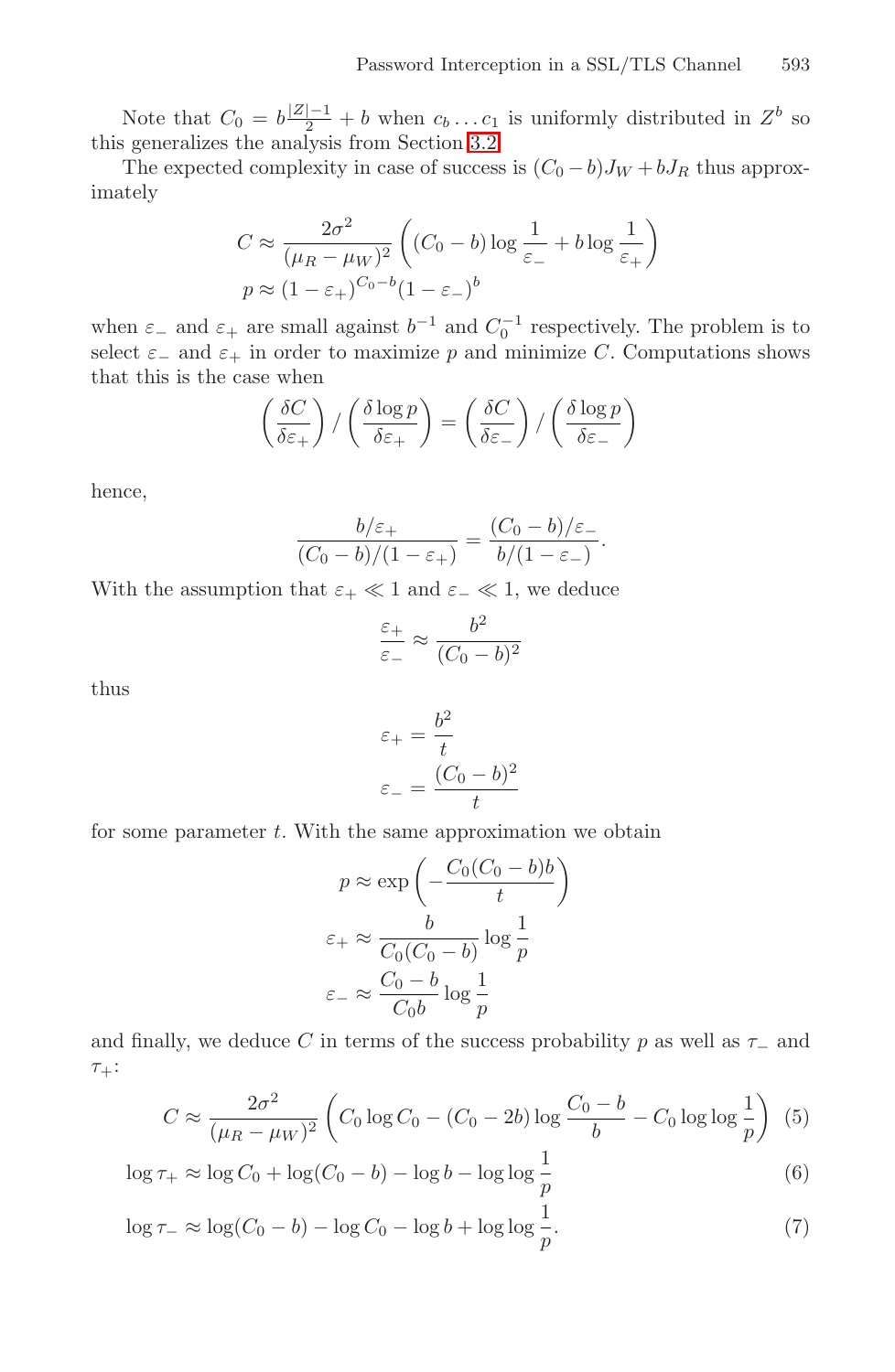<span id="page-11-0"></span>Note that  $C = O(-\log \log \frac{1}{p})$ . If  $p \sim 1$  we have  $\log \frac{1}{p} \sim 1 - p$  so  $p = 1 - e^{-\Omega(C)}$ . The failure probability decreases exponentially with the complexity.

## **4.3 Numerical Example**

We have used dictionary [\[5\]](#page-15-0) from which we have selected only words of size  $b = 8$ characters (i.e. 8 bytes), giving a total word count of  $712'786$  words and ordered it as described the previous section. For this dictionary, we have calculated that  $C_0 = 31$  and then implemented algorithm **DecryptBlock4** and confirmed this result. Note that  $C_0 = 31$  is a quite remarkable result since the best search rule for finding a password out of a dictionary of  $D = 712'786$  words consists of  $\lceil \log_2 D \rceil = 20$  binary questions, so the overhead is only of 11 questions.

*Example [1](#page-12-0).* Table 1 shows complexity C and values  $\log \tau_-\,$  and  $\log \tau_+$  for a given success probability  $p$  in the case of the dictionary  $[5]$  being used and also for uniform distributions with  $|Z| = 256$ , 128, and 64.

The complexity for  $p = 50\%$  is 166 with the dictionary attack and 4239 for a fully random block. Similar computation with the **DecryptBlock2** strategy shows that sequential distinguishers lead to a improvement factor between 4 and 5. This illustrates the power of this technique.

## **5 Implementation of the Attack**

In this section we describe how the **DecryptBlock4** was implemented in practice against an IMAP email server.

## **5.1 Setup**

The multi-session attack has been implemented using the Outlook Express 6.x client from Microsoft under Windows  $XP$  and an IMAP Rev 4 server<sup>5</sup>. Outlook sends the login and password to the IMAP server using the following format:

### XXXX<sub>LI</sub>LOGIN<sub>L</sub>"username"<sub>L</sub>"password"<0x0d><0x0a>

Here XXXX are four random digits which are incremented each time Outlook connects to the server.

An interesting feature of Outlook is that (by default) it checks for messages automatically every 5 minutes and also that it requires an authentication for each folder created on the IMAP user account, i.e. we have a bunch of free sessions every 5 minutes. For instance, with five folders (in, out, trash, read, and draft), we obtain 60 sessions every hour. If Outlook is now configured to check emails every minute, the fastest attack of Table [1](#page-12-0) with 166 sessions requires half an hour. Outlook notices that some protocol errors occur but this does not seem to bother it at all.

 $5$  http://www.washington.edu/imap/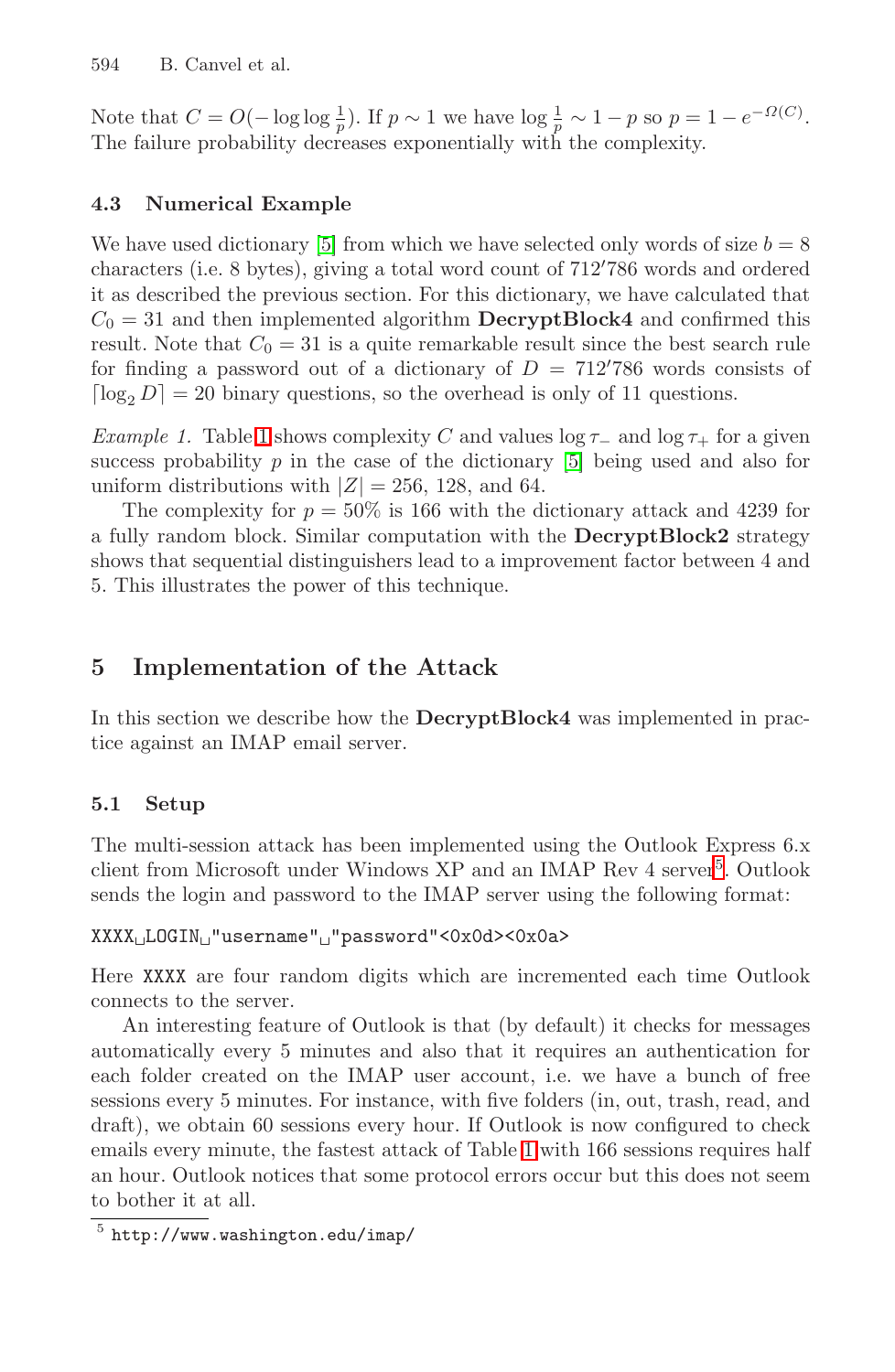<span id="page-12-0"></span>**Table 1.** Calculated complexity C and threshold values log  $\tau_-\$  and log  $\tau_+$  for algorithm **DecryptBlock4** given success probability p with  $\mu_R = 23.63$ ,  $\mu_W = 21.57$ ,  $\sigma = 1.86$ and heuristic value  $B = 32.93$  for dictionary [\[5\]](#page-15-0) and uniform distributions in  $Z<sup>b</sup>$ .

| Dictionary, $C_0 = 31$ |         |         |         |         |          |       |  |
|------------------------|---------|---------|---------|---------|----------|-------|--|
|                        | $0.5\,$ | 0.6     |         | $0.8\,$ | 0.9      | 0.99  |  |
|                        | 166     | 181     | 199     | 223     | 261      | 380   |  |
| $\log \tau$            | $-2.74$ | $-3.05$ | $-3.41$ | $-3.88$ | $-4.62$  | -6.98 |  |
| $\log \tau_+$          | 4.86    | 5.16    | 5.52    | 5.99    | $6.74\,$ | 9.09  |  |

| $\log \tau_{+}$ | 4.86    | 5.16                                             | 5.52    | 5.99    | 6.74  |         |
|-----------------|---------|--------------------------------------------------|---------|---------|-------|---------|
|                 |         |                                                  |         |         |       |         |
|                 |         | Uniform distribution, $ Z  = 256$ , $C_0 = 1028$ |         |         |       |         |
|                 | 0.5     | 0.6                                              | 0.7     | 0.8     | (0.9) | 0.99    |
|                 | 4239    | 4750                                             | 5353    | 6139    | 7397  | 11335   |
| $\log \tau$     | $-2.45$ | $-2.76$                                          | $-3.12$ | $-3.59$ | -4.34 | $-6.69$ |

Uniform distribution,  $|Z| = 128$ ,  $C_0 = 516$ 

 $\log \tau_{+}$  12.15 12.46 12.81 13.28 14.03 16.38

|               | $0.5\,$ | 0.6     | 0.7     | $0.8\,$ | 0.9     | 0.99    |
|---------------|---------|---------|---------|---------|---------|---------|
|               | 2179    | 2346    | 2738    | 3132    | 3764    | 5741    |
| $\log \tau$   | $-2.46$ | $-2.77$ | $-3.12$ | $-3.60$ | $-4.35$ | $-6.70$ |
| $\log \tau_+$ | 10.76   | .07     | .1.43   | 11.90   | 12.65   | 15.00   |

Uniform distribution,  $|Z| = 64$ ,  $C_0 = 260$ 

|               | $0.5\,$ | $0.6\,$ | $0.7\,$         | 0.8     | $0.9\,$ | 0.99   |
|---------------|---------|---------|-----------------|---------|---------|--------|
|               | 140     | 1269    | 1421            | 1620    | 1938    | 2934   |
| $\log \tau$   | $-2.48$ | $-2.78$ | $-3.14$         | $-3.61$ | $-4.36$ | $-6.7$ |
| $\log \tau_+$ | 9.38    | 9.68    | $10.04^{\circ}$ | 10.51   | .26     |        |

The TLS tunneling between the IMAP server and Outlook Express was implemented using stunnel v3.22<sup>6</sup>.

The attack is a man-in-the-middle type attack where connection requests to the IMAP server from the Outlook client are redirected to the attacker's machine using DNS spoofing [\[16\]](#page-16-0) where the attacker intercepts the authentication messages and attempts to decrypt it using **DecryptBlock4**.

Note that the attack is performed on a Local Area Network.

### **5.2 Problems and Notes**

Two main problems arose when implementing the multi-session attack using the above setup. Firstly, Outlook uses the RC4 MD5 algorithm by default<sup>7</sup> despite the fact that [\[9\]](#page-15-0) and [\[14\]](#page-15-0) suggest that 3DES EDE CBC SHA should be supported by default. Hence, we had to force the IMAP server to only offer block ciphers in CBC mode.

 $^6$  http://www.stunnel.org<br><sup>7</sup> Some other applications like stunnel use the CBC mode by default.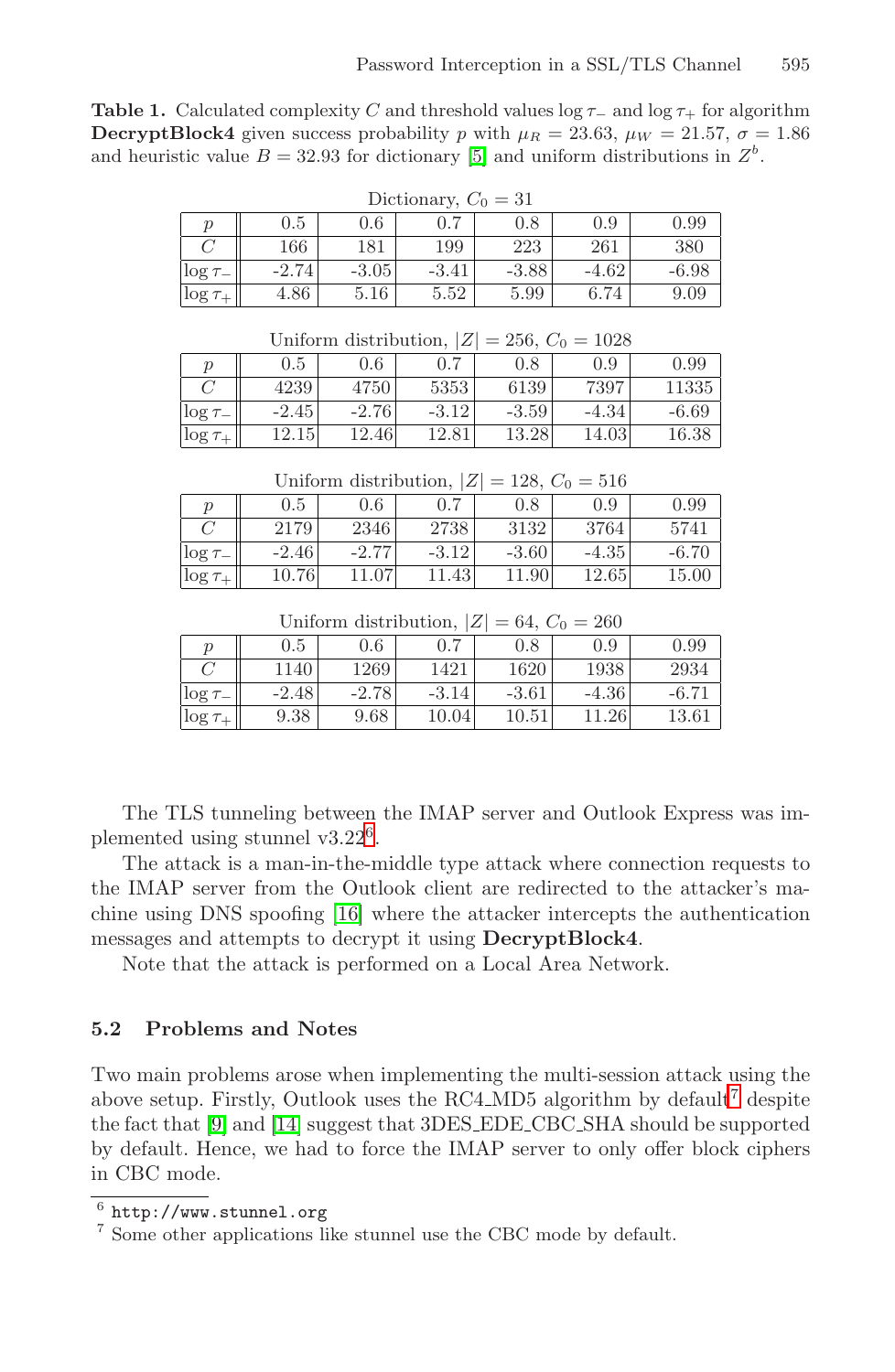<span id="page-13-0"></span>The second problem comes from the format of the authentication message. It can be the case that the last bytes of the password belong to the first block of the MAC of the message. So it sometimes happens that the last few bytes of the password cannot be decrypted using the multi-session attack described in this paper. For example, assume that the user name has four characters so that we have the following for an 8-byte block cipher:

```
|0021LOG|IN"name|""passw|ord"<0x0d><0x0a><HMAC1><HMAC2>|
```
then it will not be possible to decrypt the last three characters from the password.

As explained in [\[13\]](#page-15-0), a countermeasure against the CBC-PAD problem [\[17\]](#page-16-0) has been implemented in OpenSSL 0.9.6d and following versions so that only the bad mac error error message is sent when an incorrect padding or an incorrect MAC are detected. However, during our experiments, we have seen that the timing differences still exist and are even easier to identify with this version than previous ones.

## **6 Discussion**

Obviously, the attack works if the following conditions are met.

- 1. A critical piece of information is repeatedly encrypted at a predictable place.
- 2. A block cipher in CBC mode is chosen.
- 3. The attacker can sit in the middle and perform active attacks.
- 4. The attacker can distinguish time differences between two types of errors.

In this paper we focused on the password access control in the IMAP protocol. We can also consider the basic authentication in HTTP [\[10\]](#page-15-0) which is also used for access control. This means that we can consider intercepting the password for accessing to an Intranet server (e.g. the web server of the program committee of the Crypto'03 Conference!). The attack would work in the same way provided that the above conditions are met, and in particular when the clients of program committee members send their passwords more than a hundred times and do not care about errors.

We can also consider other critical information than just passwords which are sent by the clients to the server. We can consider decrypting a particular constant block of plaintext of a private URL which is retrieved from a server by many clients or by a single one many times. For instance, we can try to decrypt data about the bank account of a client in electronic banking systems. Systems whose security fully rely only on the SSL/TLS protocol would certainly face to security threats. Fortunately, systems that we are aware of use additional security means. They use challenge-response authentication instead of password authentication. They also block accesses in case of multiple failures.

Fixing the problem is quite simple (it was actually done in OpenSSL versions older than  $0.9.6i$ .<sup>8</sup> One can simply try to make error responses time-invariant

<sup>8</sup> See http://www.openssl.org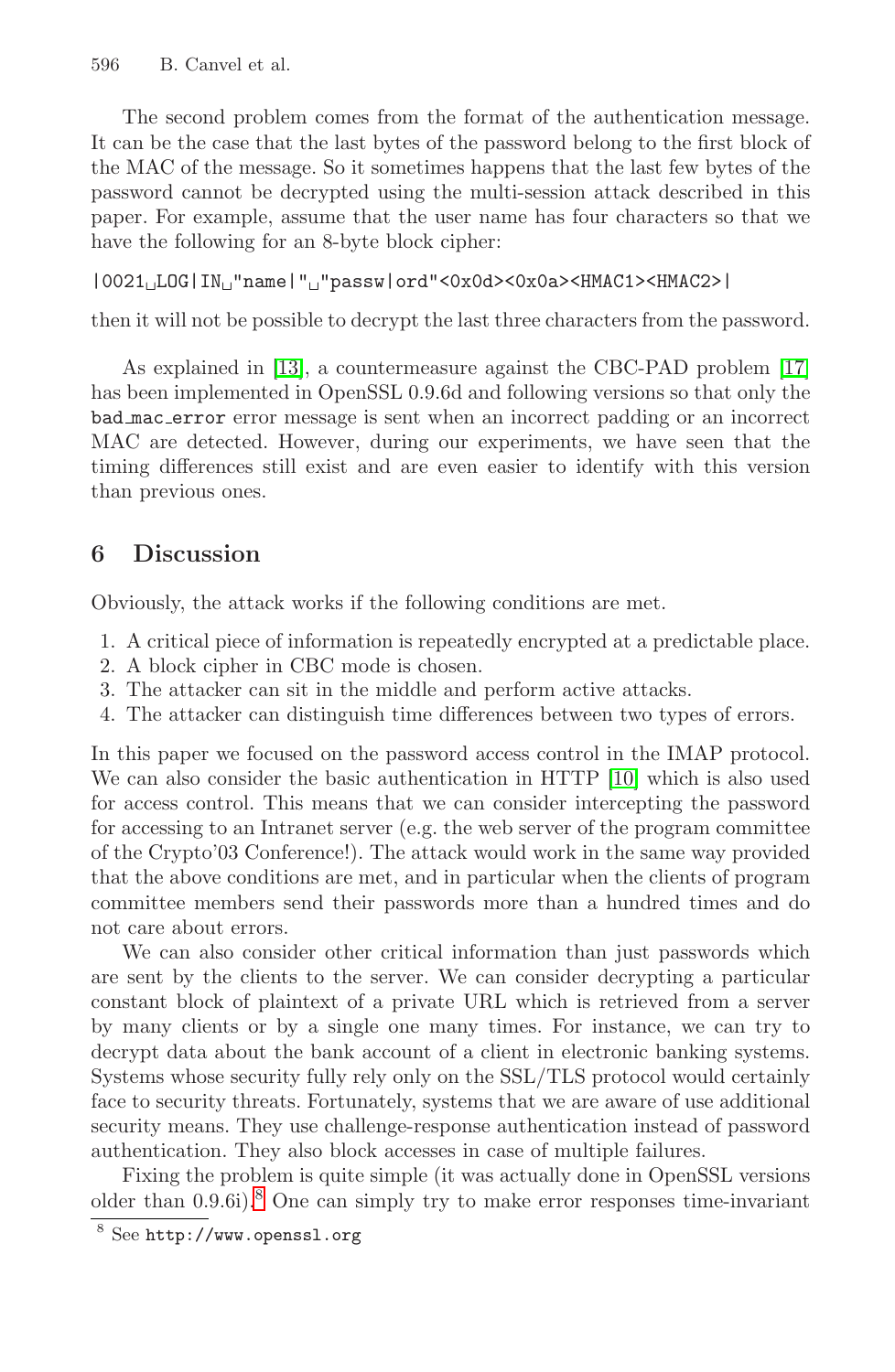by simulating a MAC verification even when there is a padding error. One can additionally add some random noise in the time delay. Obviously, session errors should be audited. Note that the problem should also be fixed on the client side which will take much more time than fixing it on the server side. In the meantime, servers should become more sensitive to the types or errors issued by our attack.

Some people claimed that the problem we pointed out in this paper is related to an implementation mistake for SSL/TLS. We can however argue that the problem was raised in [\[17\]](#page-16-0) in 2002, that an update was made, and that an error was still present in current versions one year after. Since there are so many possible mistakes in implementing the protocol we can reasonably claim that this is a protocol problem rather than an implementation one.

For future versions of the TLS protocol we recommend to invert the MAC and padding processes: the sender first pad the plaintext then MAC it, so that the receiver can first check the MAC then check the padding if the MAC is valid. This would thwart any active attack in which messages which are received are not authentic.

## **7 Conclusion**

In this paper we have derived a multi-session variant of the attack of [\[17\]](#page-16-0) in order to show that it is possible to attack SSL/TLS in the case when the message that is being encrypted remains the same during each session. This is the case, for example, when an email client such as Outlook Express connects to an IMAP server. We have detailed the attack and described the setup we have used in order to perform it.

One problem we have encountered is that the error messages sent in SSL/TLS are encrypted and it is not possible to easily differentiate which is being sent by the client or the server. A solution to this problem is to look at timings between errors messages. We have shown that when using sequential distinguishers, we can efficiently intercept and decrypt a password for an IMAP account in less than an hour. In doing so, we have also shown that the post-[\[17\]](#page-16-0) version of OpenSSL [\[13\]](#page-15-0) is not secure when used with block ciphers in CBC mode. Hopefully, this will have been easily fixed by the time the present paper is published.

Interestingly, we have run one of the first timing attacks through a network and not directly on the attacked device. Another timing attack (against RSA) was run in parallel by Brumley and Boneh [\[7\]](#page-15-0).

Our attack also illustrates how the theory of sequential distinguishers [\[11\]](#page-15-0) can be used in order to optimize practical attacks.

**Acknowledgments.** We owe Pascal Junod useful discussions about the timing attack, the idea to fill the message with  $f$ , and some helpful details about sequential tests. We thank Gildas Avoine for useful comments. We would also like to thank Bodo Möller for his immediate feedback and the OpenSSL community for caring about our attack in real time. We thank the media for there very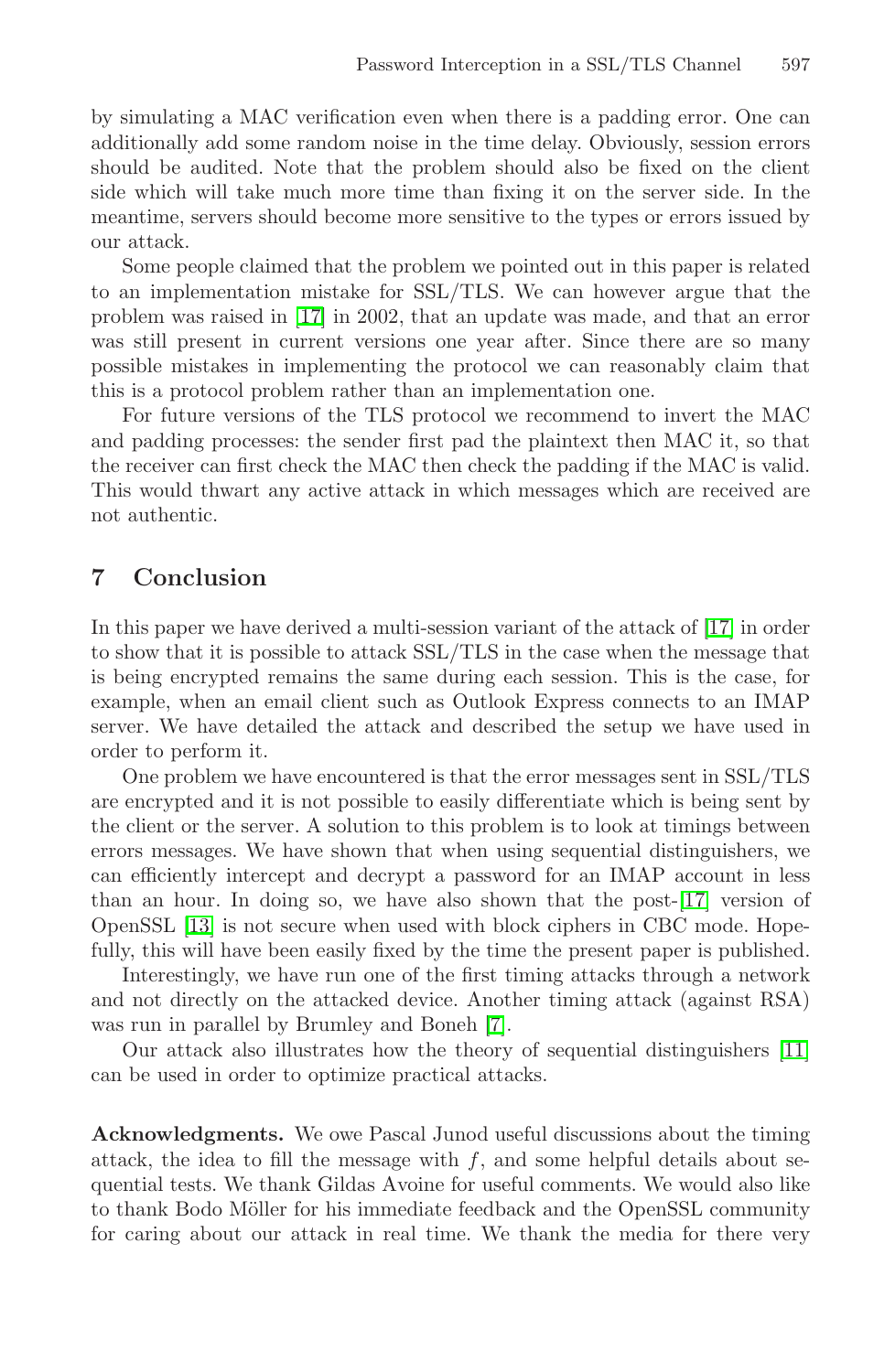<span id="page-15-0"></span>positive interest in our results. We also received threats from several companies involved in security which seems to mean that they cared about our results.

The work presented in this paper was supported (in part) by the National Competence Center in Research on Mobile Information and Communication Systems (NCCR-MICS), a center supported by the Swiss National Science Foundation under grant number 5005-67322.

## **References**

- 1. ISO/IEC 10116, Information Processing Modes of Operation for an n-bit Block Cipher Algorithm. International Organization for Standardization, Geneva, Switzerland, 1991.
- 2. Wireless Transport Layer Security. Wireless Application Protocol WAP-261- WTLS-20010406-a. Wireless Application Protocol Forum, 2001. http://www.wapforum.org/
- 3. FIPS 46-3, Data Encryption Standard (DES). U.S. Department of Commerce National Institute of Standards and Technology. Federal Information Processing Standard Publication 46-3, 1999.
- 4. FIPS 81, DES Modes of Operation. U.S. Department of Commerce National Bureau of Standards, National Technical Information Service, Springfield, Virginia. Federal Information Processing Standards 81, 1980.
- 5. English Word List Elcomsoft Co. Ltd. http://www.elcomsoft.com
- 6. J. Black, H. Urtubia. Side-Channel Attacks on Symmetric Encryption Schemes: The Case for Authenticated Encryption. In Proceedings of the 11th Usenix UNIX Security Symposium, San Francisco, California, USA, USENIX, 2002.
- 7. D. Brumley, D. Boneh. Remote Timing Attacks are Practical. To appear in Proceedings of the 12th Usenix UNIX Security Symposium, USENIX, 2003.
- 8. M. Crispin. Internet Message Access Protocol Version 4. RFC 1730, standard tracks, University of Washington, 1994.
- 9. T. Dierks, C. Allen. The TLS Protocol Version 1.0. RFC 2246, standard tracks, the Internet Society, 1999.
- 10. J. Franks, P. Hallam-Baker, J. Hostetler, S. Lawrence, P. Leach, A. Luotonen, L. Stewart. HTTP Authentication: Basic and Digest Access Authentication. Internet standard. RFC 2617, the Internet Society, 1999.
- 11. P. Junod. On the Optimality of Linear, Differential and Sequential Distinguishers. In Advances in Cryptology EUROCRYPT'03, Warsaw, Poland, Lectures Notes in Computer Science 2656, pp. 17–32, Springer-Verlag, 2003.
- 12. P. Kocher. Timing Attacks on Implementations of Diffie-Hellman, RSA, DSS, and other Systems. In Advances in Cryptology CRYPTO'96, Santa Barbara, California, U.S.A., Lectures Notes in Computer Science 1109, pp. 104–113, Springer-Verlag, 1996.
- 13. B. Möller. Security of CBC Ciphersuites in SSL/TLS: Problems and Countermeasures. 2002. http://www.openssl.org/˜bodo/tls-cbc.txt
- 14. C. Newman Using TLS with IMAP, POP3 and ACAP. RFC 2595, standard tracks, the Internet Society, 1999.
- 15. D. Siegmund. Sequential Analysis Tests and Confidence Intervals, Springer-Verlag, 1985.